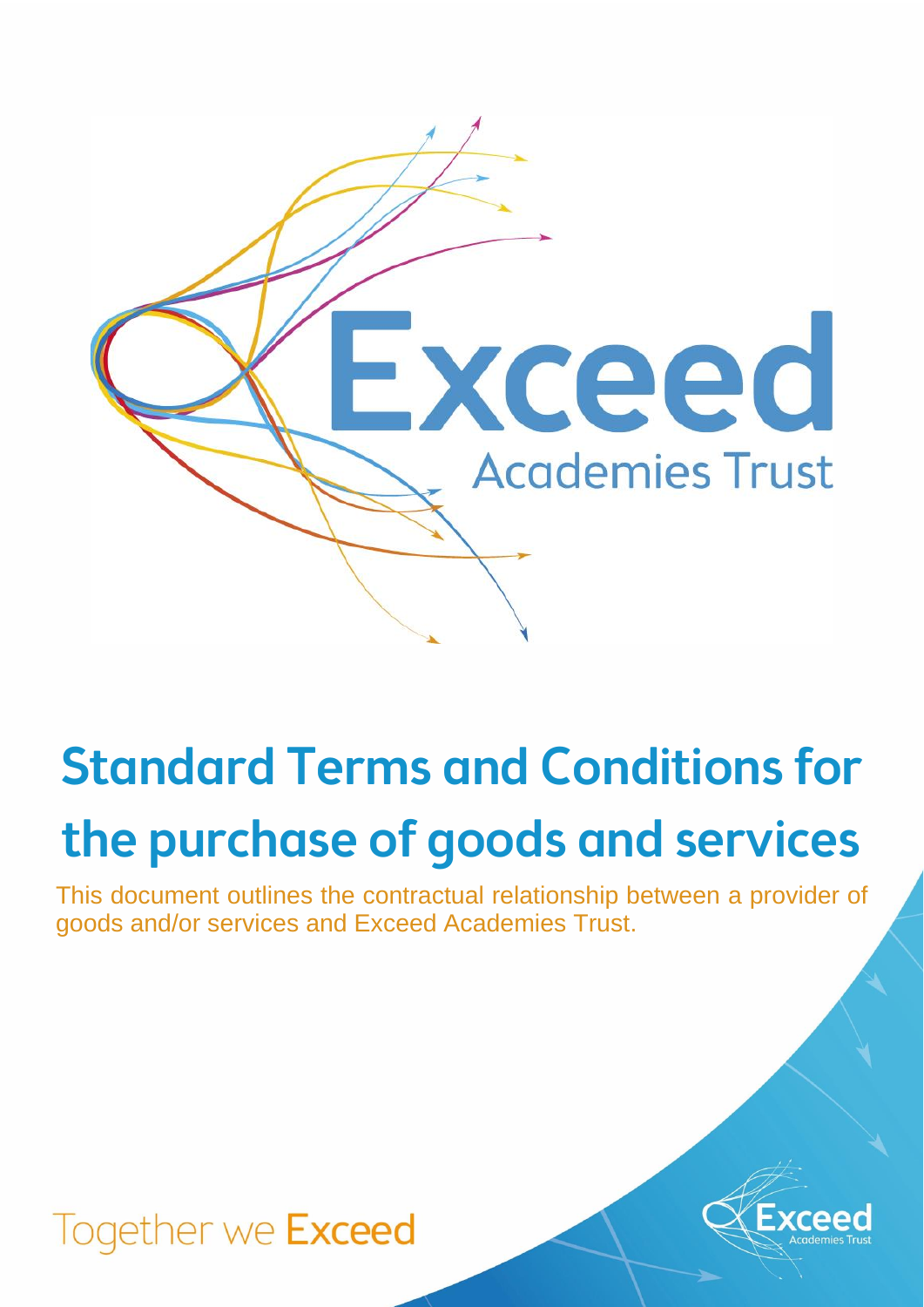# **Contents**

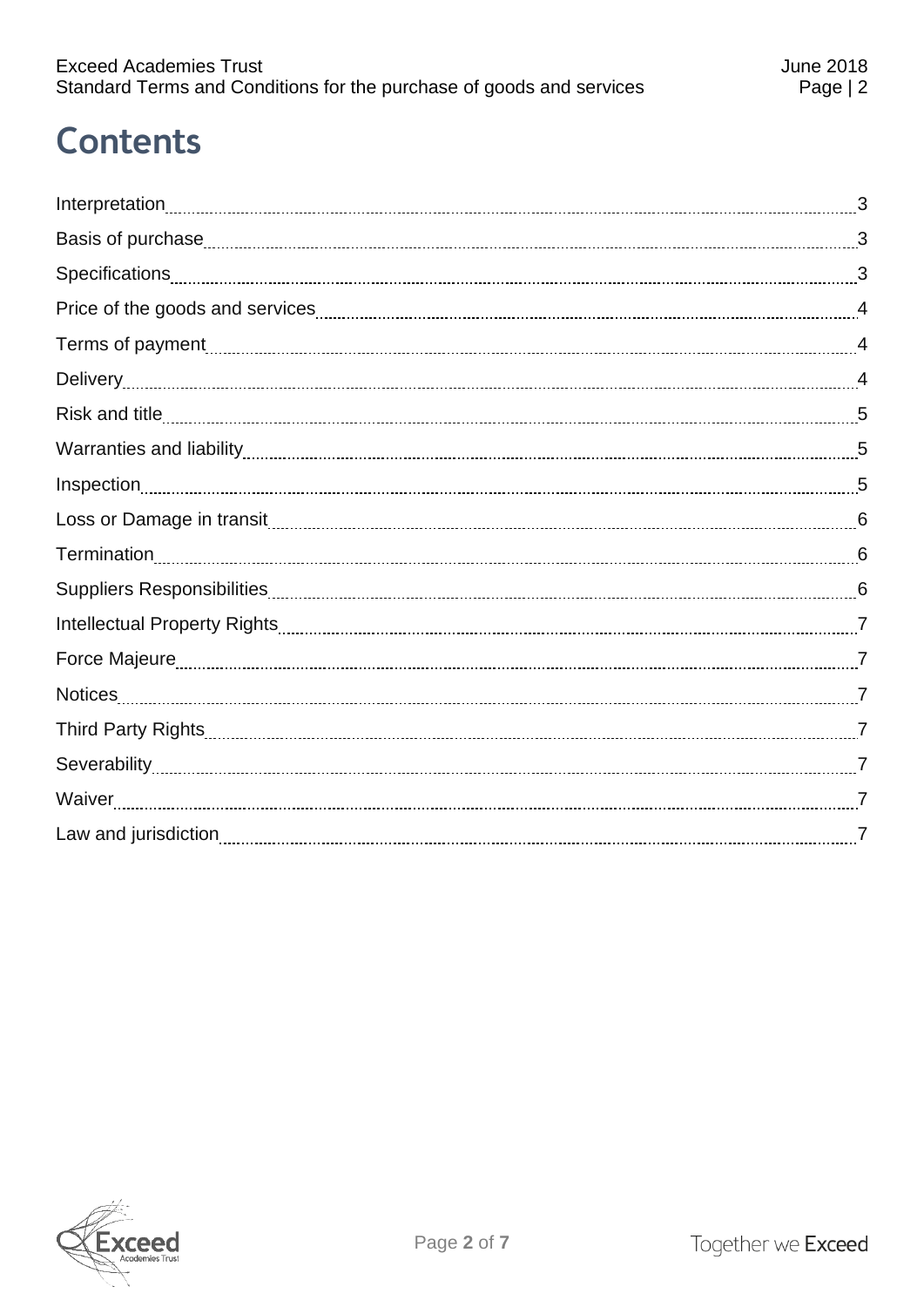#### <span id="page-2-0"></span>**Interpretation**

1.1 In these conditions:

"Buyer" – means Exceed Academies Trust, Dawnay Road Bradford, BD5 9LQ

"Purchase Order" – means the Buyer's purchase order which includes a statement of work describing the goods/services to be provided by the supplier and which provides a maximum value payable by the Buyer to the supplier.

"Goods" – means the Goods or Services described in the Purchase Order

"Supplier" – means the person so described in the Order who is the supplier of Goods and/or **Services** 

"Agreement" – means these Terms and Conditions together with the terms of any applicable Purchase Order

"Specification" – includes any plans, drawings, data or other information relating to the Goods or Services

"Writing" – includes electronic mail, providing electronic mail is acknowledged and confirmed as being received.

#### <span id="page-2-1"></span>**Basis of purchase**

- 2.1 Supplier agrees that these conditions shall apply to the contract to the exclusion of any other terms. Any document sent by the Supplier to the Buyer which contains printed terms and conditions is sent and received on the understanding that they appear on the document only because they are printed and have no contractual effect whatsoever
- 2.2 No variation to the Order or these conditions shall be binding unless agreed in writing between the authorised representatives of the Buyer and the Supplier
- 2.3 No order should be accepted by the Supplier without a valid Purchase Order number
- 2.4 These Terms and Conditions can be found on the Exceed Academies Trust website.

# <span id="page-2-2"></span>**Specifications**

- 3.1 The quantity, quality and description of the Goods and the Services shall, subject as provided in these conditions, be as specified in the Order and/or in any applicable Specification supplied by the Buyer to the Supplier or agreed in writing by the Buyer
- 3.2 The Supplier shall comply with all applicable regulations or other legal requirements concerning the manufacture, packaging, packing and delivery of the Goods and the performance of the Services
- 3.3 The Supplier shall not unreasonably refuse any request by the Buyer to inspect and test the Goods during manufacture, processing or storage at the premises of the Supplier or any third party prior to despatch, and the Supplier shall provide the Buyer with all facilities reasonably required for inspection and testing
- 3.4 If as a result of inspection or testing the Buyer is not satisfied that the Goods will comply in all respects with the contract, and the Buyer so informs the Supplier within 28 days of inspection or testing, the Supplier shall take such steps as are necessary to ensure compliance
- 3.5 The Goods shall be marked in accordance with the Buyer's instructions and any applicable regulations or requirements of the carrier, and properly packed and secured so as to reach their destination in an undamaged condition

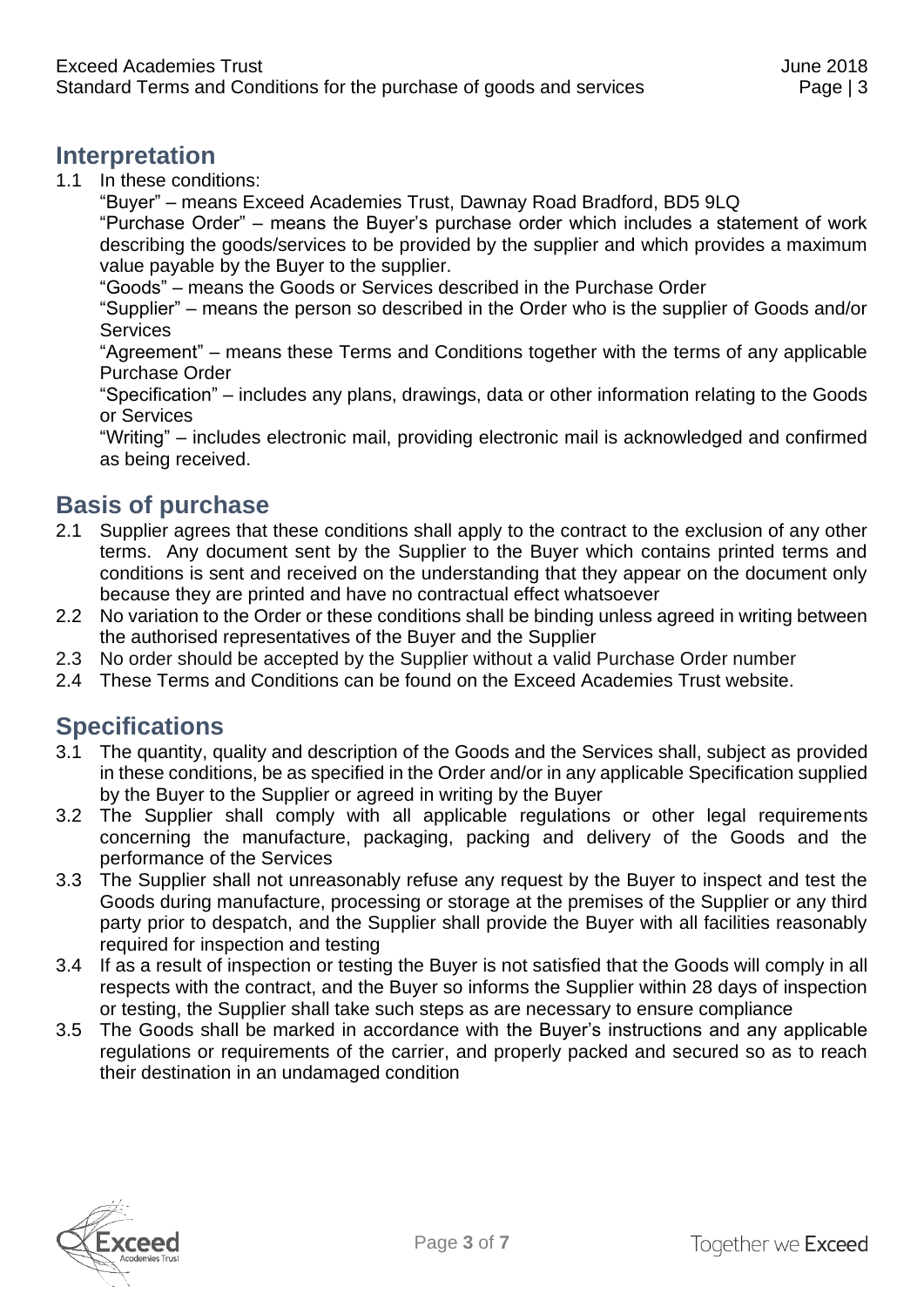## <span id="page-3-0"></span>**Price of the goods and services**

- 4.1 The price of the Goods and the Services shall be as stated in the Order and, unless otherwise so stated, shall be:
	- 4.1.1 exclusive of any applicable value added tax which shall be payable by the Buyer subject to receipt of a VAT invoice); and
	- 4.1.2 inclusive of all charges for packaging, packing, shipping, carriage, insurance and delivery of the Goods to the delivery address and any duties or levies other than VAT
- 4.2 No increase in the price may be made (whether on account of increased material, labour or transport costs, fluctuation in rates of exchange or otherwise) without the prior consent of the Buyer in writing
- 4.3 The Buyer shall be entitled to any discount for prompt payment, bulk purchase or volume of purchase customarily granted by the Supplier

#### <span id="page-3-1"></span>**Terms of payment**

- 5.1 The Supplier shall be entitled to invoice the Buyer on or at any time after delivery of the Goods or performance of the Services (subject to any requirement stipulated by the Buyer in the Order), or as the case may be, and each invoice shall quote the number of the Order
- 5.2 Unless otherwise stated in the Order, the Buyer shall pay the price of the Goods and the Services within 30 days of receipt by the Buyer of a proper invoice or, if later, after acceptance of the Goods or Services in question by the Buyer.
- 5.3 All invoices must be sent to the address as stated in 1.1. If an invoice is sent to the incorrect address, ie to an academy within the trust the Trust reserves the right to amend payment terms and this may delay payment to the supplier.
- 5.4 The Buyer shall be entitled to set off against the price any sums owed to the Buyer by the Supplier.
- 5.5 At times of school holidays there may be a short delay in payment of invoices, but the Buyer will endeavour to keep this to a minimum where possible.

#### <span id="page-3-2"></span>**Delivery**

- 6.1 The Goods shall be delivered to, and the Services shall be performed at, the delivery address stated on the Order on the date or within the period stated in the Order (or agreed between the parties), in either case during the Buyer's usual business hours
- 6.2 The time of delivery of the Goods and of performance of the Services is of the essence of the contract
- 6.3 A packing note quoting the number of the Order must accompany each delivery or consignment of the Goods and must be displayed prominently
- 6.4 If the Goods are to be delivered, or the Services are to be performed, by instalments, the contract will be treated as a single contract and not severable
- 6.5 The Buyer shall be entitled to reject any Goods delivered which are not in accordance with the Order or Specification, and shall not be deemed to have accepted any goods until the time to inspect them following delivery or, if later, within a reasonable time after any latent defect in the Goods has become apparent
- 6.6 The Buyer shall not be obliged to return to the Supplier any packaging or packing materials for the Goods, whether or not any Goods are accepted by the Buyer

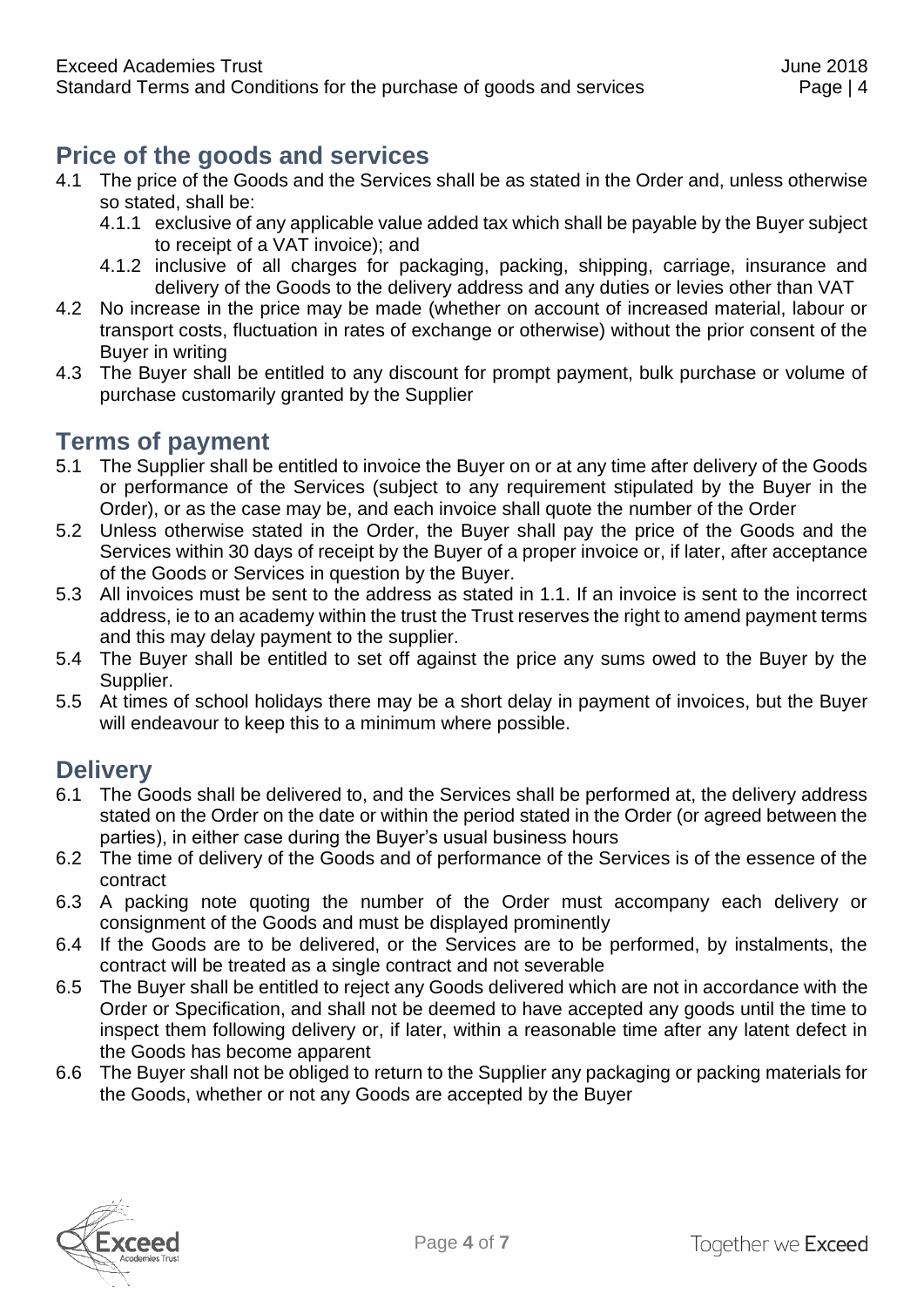# <span id="page-4-0"></span>**Risk and title**

- 7.1 Risk of damage to or loss of the Goods shall pass to the Buyer upon delivery to the Buyer in accordance with the Order
- 7.2 The title in the Goods shall pass to the Buyer upon delivery, unless payment for the Goods is made prior to delivery, when it shall pass to the Buyer once payment has been made

#### <span id="page-4-1"></span>**Warranties and liability**

- 8.1 The Supplier warrants to the Buyer that the Goods:
	- 8.1.1 will be of satisfactory quality and fit for any purpose held out by the Supplier or made known to the Supplier in writing at the time the Order is placed
	- 8.1.2 will be free from defects, patent or latent in material and workmanship
	- 8.1.3 will correspond with any relevant Specification or sample
	- 8.1.4 will comply with all statutory requirements and regulations relating to the sale of the Goods
- 8.2 The Supplier warrants to the Buyer that the Services will be performed by appropriately qualified and trained personnel using due care and diligence and exercising reasonable skill and care
- 8.3 Without prejudice to any other remedy, if any Goods or Services are not supplied or performed in accordance with the Order or Specification, then the Buyer shall be entitled
	- 8.3.1 to require the Supplier to repair the Goods or to supply replacement Goods or Services in accordance with the contract within 7 days; or
	- 8.3.2 at the Buyer's sole option, and whether or not the Buyer has previously required the Supplier to repair the Goods or to supply any replacement Goods or Services, to treat the contract as discharged by the Supplier's breach and require the repayment of any part of the price which has been paid
- 8.4 The Supplier shall indemnify the Buyer in full against all liability, loss, damages, costs and expenses (including legal expenses) awarded against or incurred or paid by the Buyer as a result of or in connection with:
	- 8.4.1 breach of any warranty given by the Supplier in relation to the Goods or the Services
	- 8.4.2 any claim that the Goods infringe, or their importation, use or resale, infringes, the patent, copyright, design right, trade mark or other intellectual property rights of any other person, except to the extent that the claim arises from compliance with any Specification supplied by the Buyer
	- 8.4.3 any act or omission of the Supplier or its employees, agents or sub-contractors in supplying, delivering and installing the Goods and/or Services

#### <span id="page-4-2"></span>**Inspection**

- 9.1 The seller shall be responsible for the inspection and testing of Goods and shall ensure that they comply with the contract prior to delivery to the buyer.
- 9.2 The buyer shall have the right to insect the goods upon delivery and have the rights to reject any Goods or Services which do not comply with the contract and are without limitation, not of stipulated quality or quantity or measurement, unfit for purpose for which they are required or non-compliant with the description or specification or sample, and Buyer may return such rejected goods to the Supplier at the Suppliers cost.

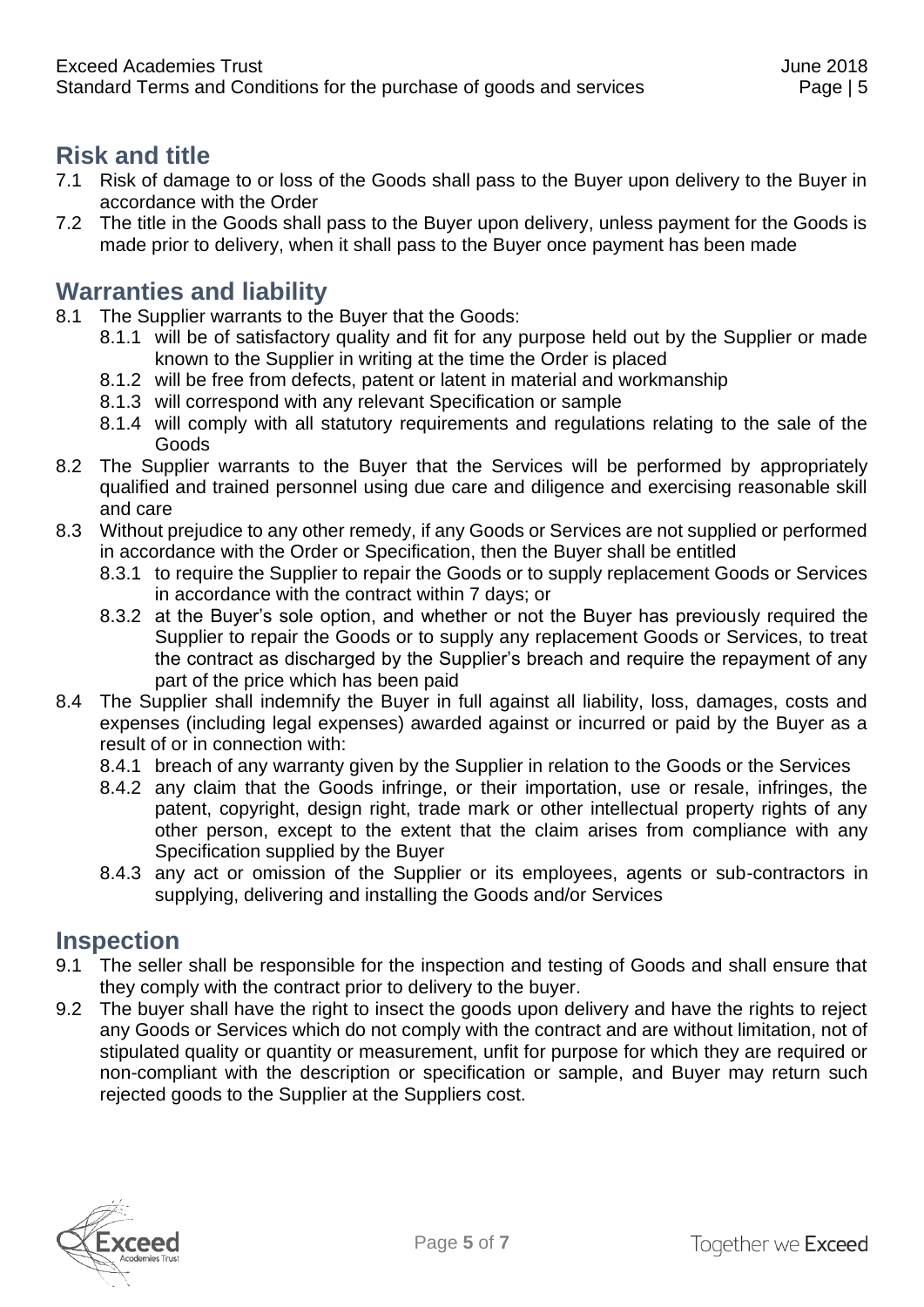#### <span id="page-5-0"></span>**Loss or Damage in transit**

- 10.1 The supplier shall promptly make good free of charge to the Buyer any loss in transit of the Goods or any damage to or defect in the goods upon receiving notice to that effect from the Buyer.
- 10.2 The Buyers signature on any delivery note of the Supplier is evidence of the number of packages being received only and not evidence of the correct quantity of goods received or that the goods are in a good condition or of the correct quality.

#### <span id="page-5-1"></span>**Termination**

- 11.1 The Buyer shall be entitled to cancel the Order in respect of all or part only of the Goods and/or the Services by giving notice to the Supplier at any time prior to delivery or performance, in which event the Buyer's sole liability shall be to pay to the Supplier the price for the Goods or Services in respect of which the Buyer has exercised its right of cancellation, less the Supplier's net saving of cost arising from cancellation
- 11.2 The Buyer may terminate this contract by giving notice in writing to the Supplier to take immediate effect where the Supplier is in breach of one of his obligations under this contract and he fails to remedy it within a reasonable time
- 11.3 The Buyer shall be entitled to terminate the contract with immediate effect without liability to the Supplier by giving notice to the Supplier at any time if:
	- 11.3.1 The Supplier commits material or persistent breach of this Agreement
	- 11.3.2 the Supplier makes any voluntary arrangement with its creditors or being an individual or firm becomes bankrupt or being a company becomes subject to an administration order or goes into liquidation (otherwise than for the purpose of amalgamation or reconstruction); or
	- 11.3.3 an encumbrancer takes possession or a receiver is appointed, of any of the property or assets of the Supplier; or
	- 11.3.4 the Buyer reasonably apprehends that any of the events mentioned above is about to occur in relation to the Supplier and notifies the Supplier accordingly

#### <span id="page-5-2"></span>**Suppliers Responsibilities**

- 12.1 The Supplier shall take out and maintain with a reputable company a policy or policies of insurance that are normal for contracts of this nature and covering all the matters which are subject of indemnities under these conditions. On request the Supplier should produce copies of the policy or evidence of latest payment.
- 12.2 The Supplier will comply with the duties imposed on it by Health and Safety at Work Act and any amendment thereto and of all other statutory provisions, rules and regulations so far as they are applicable.
- 12.3 The supplier shall indemnify and keep indemnified the Buyer against any and all actions, suits, claims, demands, losses, charges, costs and expenses (including legal expenses and disbursements) which the Buyer may suffer or incur as a result of or in connection with any breach of these conditions.
- 12.4 The Supplier will not have the authority to act as an agent for the Buyer of to contract in the Buyers behalf.